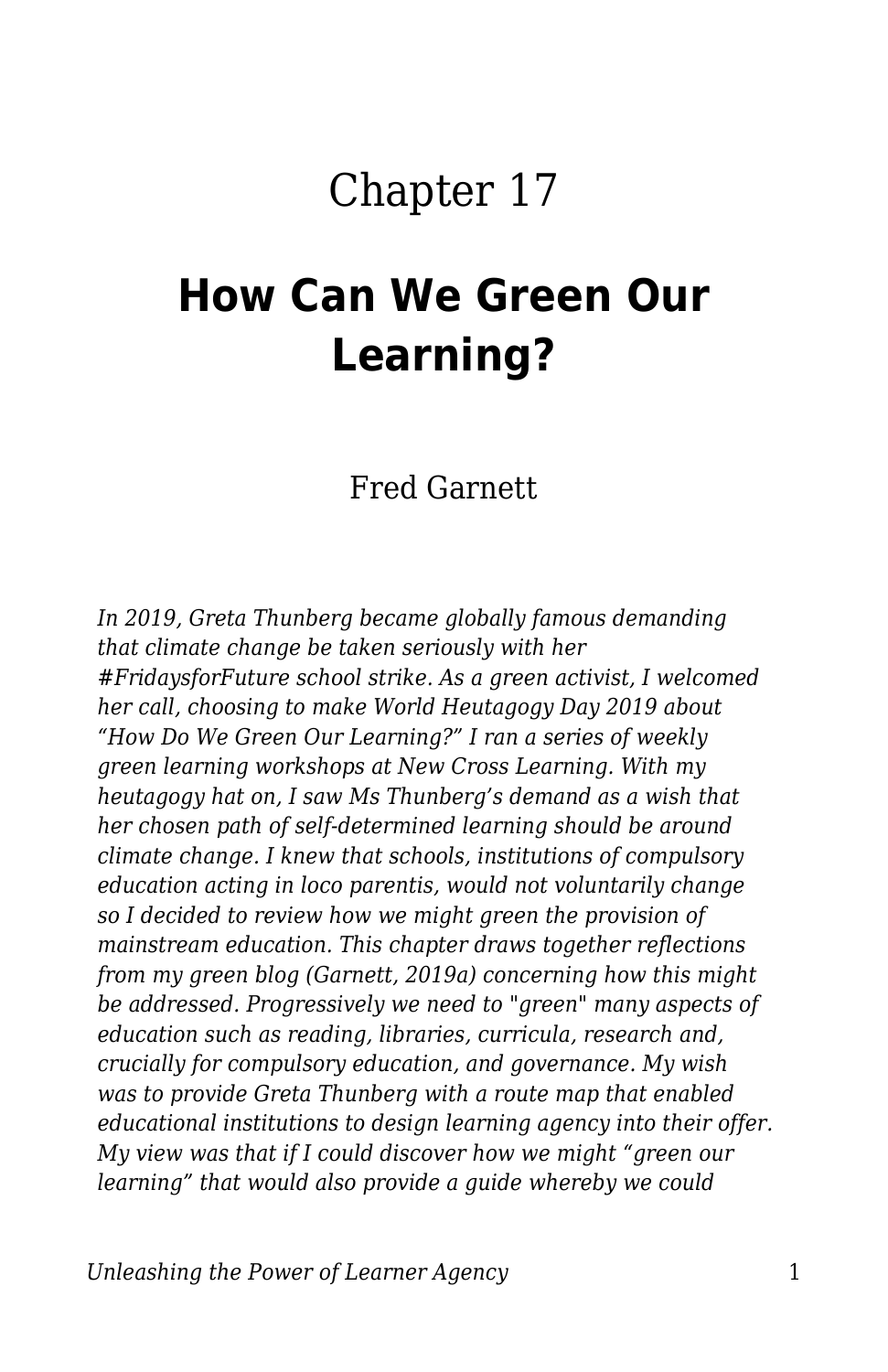*design in learning agency and heutagogy across the curriculum.*

#### **Greening our Learning**

For World Heutagogy Day in 2019, a day chosen to celebrate the publication of self-determined learning (Hase & Kenyon, 2013), I decided to pose the question, "How Can We Green Our Learning?" (Garnett, 2019c). This was a direct response to Greta Thunberg's School Climate Strike and the almost universal pick-up by school children around the world around the concept of Fridays for Future. I saw this as expressing not only as protest but also as a desire for selfdetermined learning agency around climate change, a critical subject that was not on the school curriculum but which many schoolchildren found the most pressing issue of their times – as do I.

As protest, Greta Thunberg was articulating the desire that national politicians follow the international scientific consensus, repeatedly expressed at the Conference of the Parties (COP) of the UN Framework for Climate Change Convention and formally agreed at the Paris COP in 2015. The desire was that we slow down global warming by acting on agreed policy protocols, which could easily have been adopted by national governments, but which have mostly been ignored by them in practice. I personally worked on a number of green projects as part of Local Agenda 21 with the London Borough of Lewisham over twenty years ago, such as computer recycling, waste reduction, green management, affordable warmth, urban ecology and environmental education, and the green practices we introduced then have largely been forgotten. No British government has ever seriously used its power to prioritise green issues, nor have local authorities retained memories of their own green practice. Being green is mostly seen as an optional "fun" pastime, or perhaps a lifestyle choice affecting the odd consumer purchase, but not a critical political issue.

*Unleashing the Power of Learner Agency* 2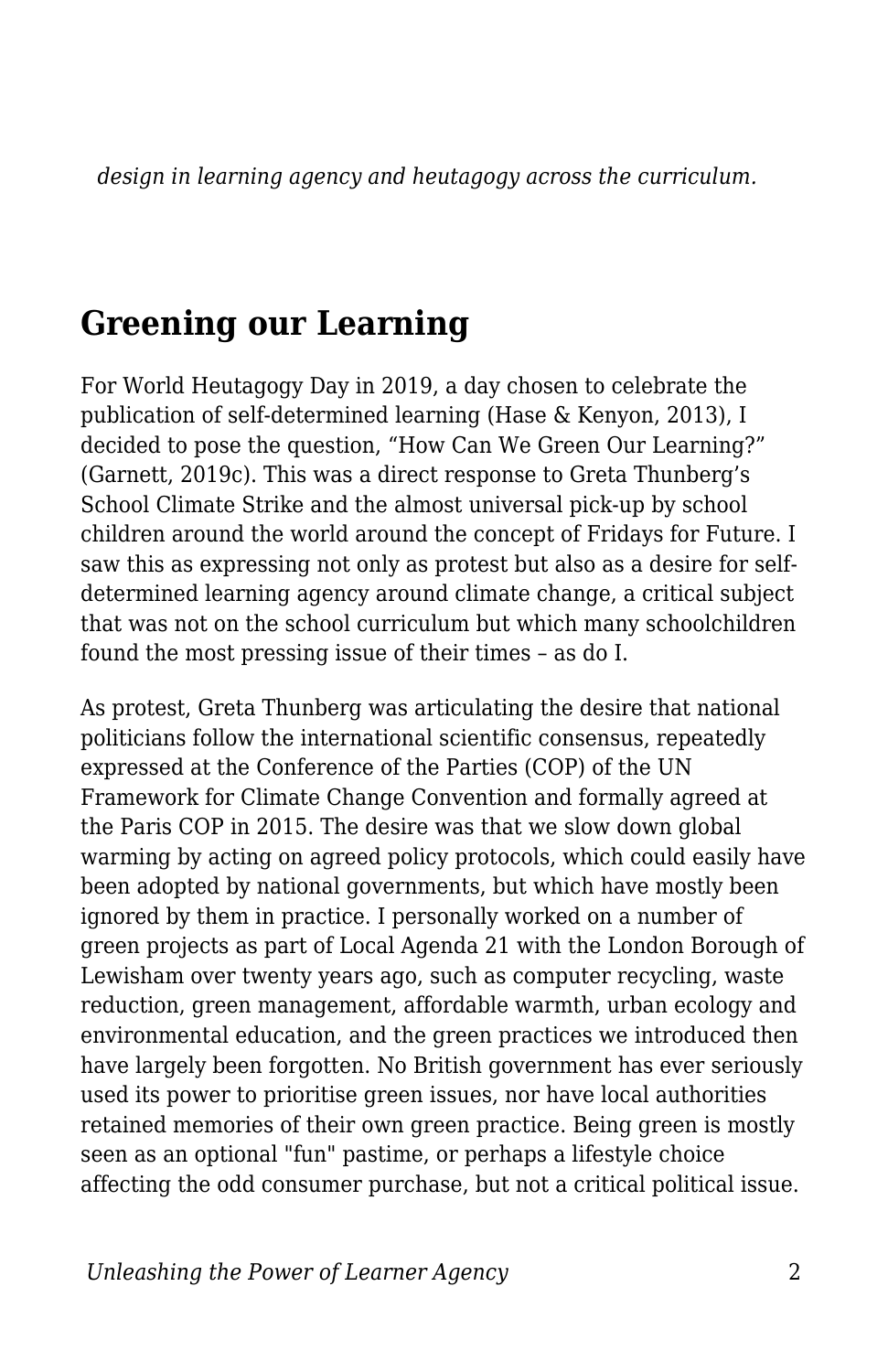Green practices are most certainly not seen as an educational issue.

Having been ignored, like all greens, for over thirty years, I thought there was suddenly more potential for real change in 2019 coming from our schoolchildrens' implicit call for agency in their learning concerning green issues. So, I started looking at how self-determined learning about the environment could be supported on Friday afternoons, along with two green friends and fellow educators: Tony Wheeler, formerly a director of research at Goldsmiths College who has built a green zero-waste home, and Bridget McKenzie who set up both the Learning Planet and Climate Museum UK projects. I was convinced that schools would NOT change their curricula to meet the interests of their learners or, more precisely, their subject pupils. Indeed, the then British education secretary of state Damian Hinds said, in 2019, that climate change had been addressed, so there was no need for any change in education (DfE, 2019). As current education secretary Gavin Williamson also said in *The Guardian* in 2020, there is no need to change educational practice in the UK following the Coronavirus pandemic, it would seem that UK educational policy, in light of pressing and critical global issues, remains the big "institutional no" as Jeff Bezos described typical organisational responses to necessary change (Stone, 2013).

## **Seven problems to address if we want to "Green Our Learning"**

Setting up an impromptu project to help support learner agency around "how do we green our learning?", slowly revealed to me, over the summer of 2019, several underlying problems with educational provision. These are problems which we will need to address if we are to make heutagogy part of core educational practice.

These issues can be listed as: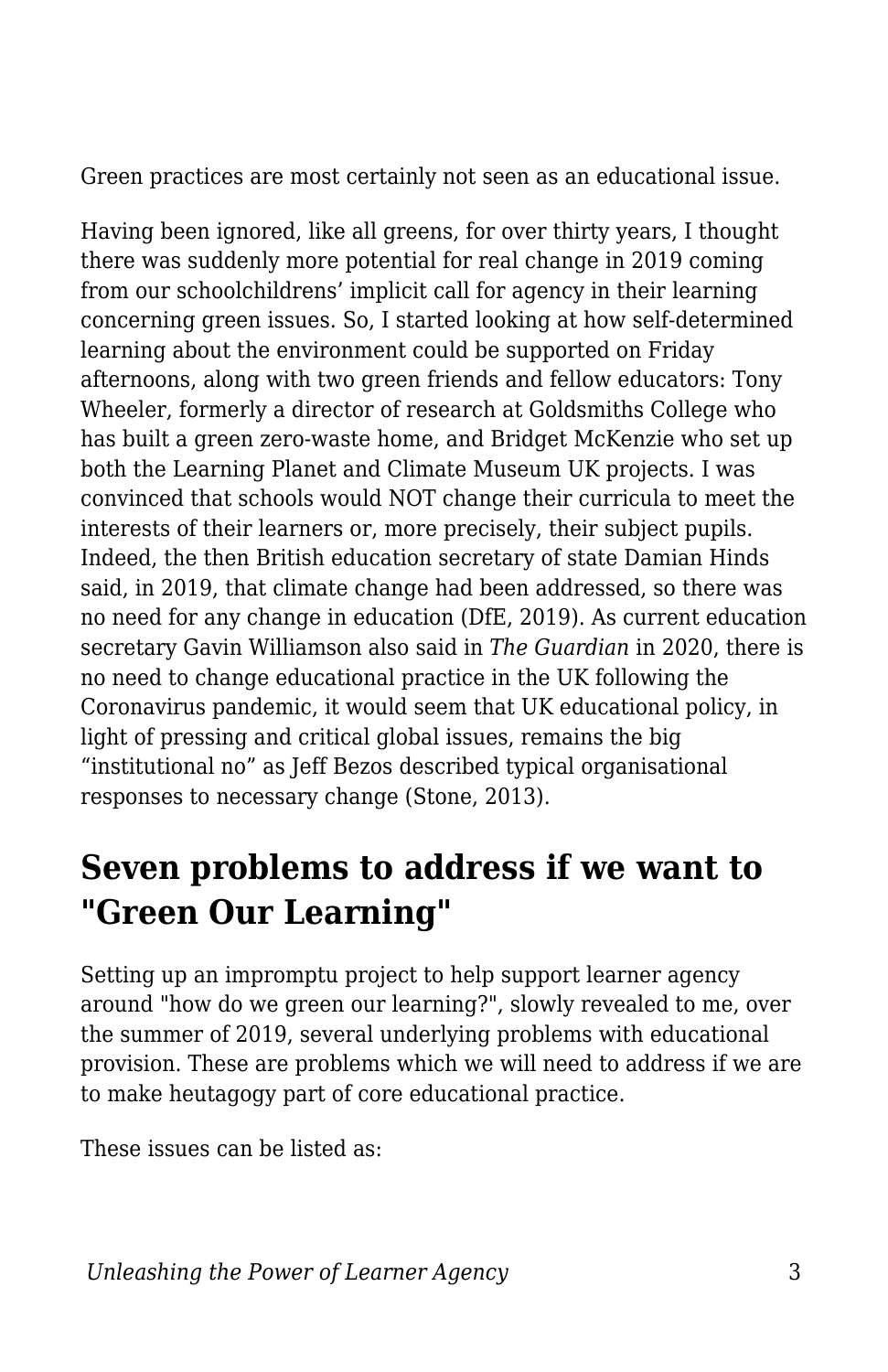- 1. [Green My Library](https://thirdplaced.wordpress.com/2019/07/08/green-my-library/)
- 2. [Green My Reading](https://thirdplaced.wordpress.com/2019/07/16/green-my-reading/)
- 3. [Green My Curriculum](https://thirdplaced.wordpress.com/2019/07/03/green-my-learning/) (or teaching green)
- 4. [Green My Institution](https://thirdplaced.wordpress.com/2019/08/28/green-my-institution/)
- 5. [Green My Governance;](https://thirdplaced.wordpress.com/2019/08/28/green-my-institution/)
- 6. [Green My Research](https://heutagogicarchive.wordpress.com/2011/04/14/11-ideas-for-research-social-justice/)

I didn't initially realise that addressing how we might green our learning raised all these issues. They incrementally revealed themselves over the summer of 2019, whilst I was running the weekly Green My Learning workshops with New Cross Learning. This is a volunteer-run library which had been closed by the UK government when they withdrew from supporting public libraries in the UK. I've blogged about each issue more fully on my green blog Third Placed (Garnett, 2019a). However, I've subsequently realised that the very same set of issues, or barriers, also need to be overcome if we are to introduce heutagogy into formal educational practice in the compulsory education sector. So, I'm writing this with the double perspective of how we green our learning and how we can systemically introduce heutagogy into education.

# **How do we green our learning?**

When the education system itself is not green, it is not a simple matter to solve the problem of how to green our learning. I'm writing this because I spent many years both lecturing at Lewisham College and greening education practically. I assumed that I had enough practical teaching experience to draw upon because I had taught a course on the Social Impact of Technology, which included the Environmental Impact of Technology. So, I thought that creating a fresh opportunity to learn about environmental issues would be relatively simple. However, in order to be free to teach about the environment within the formal education system I had to solve a number of practical educational problems including: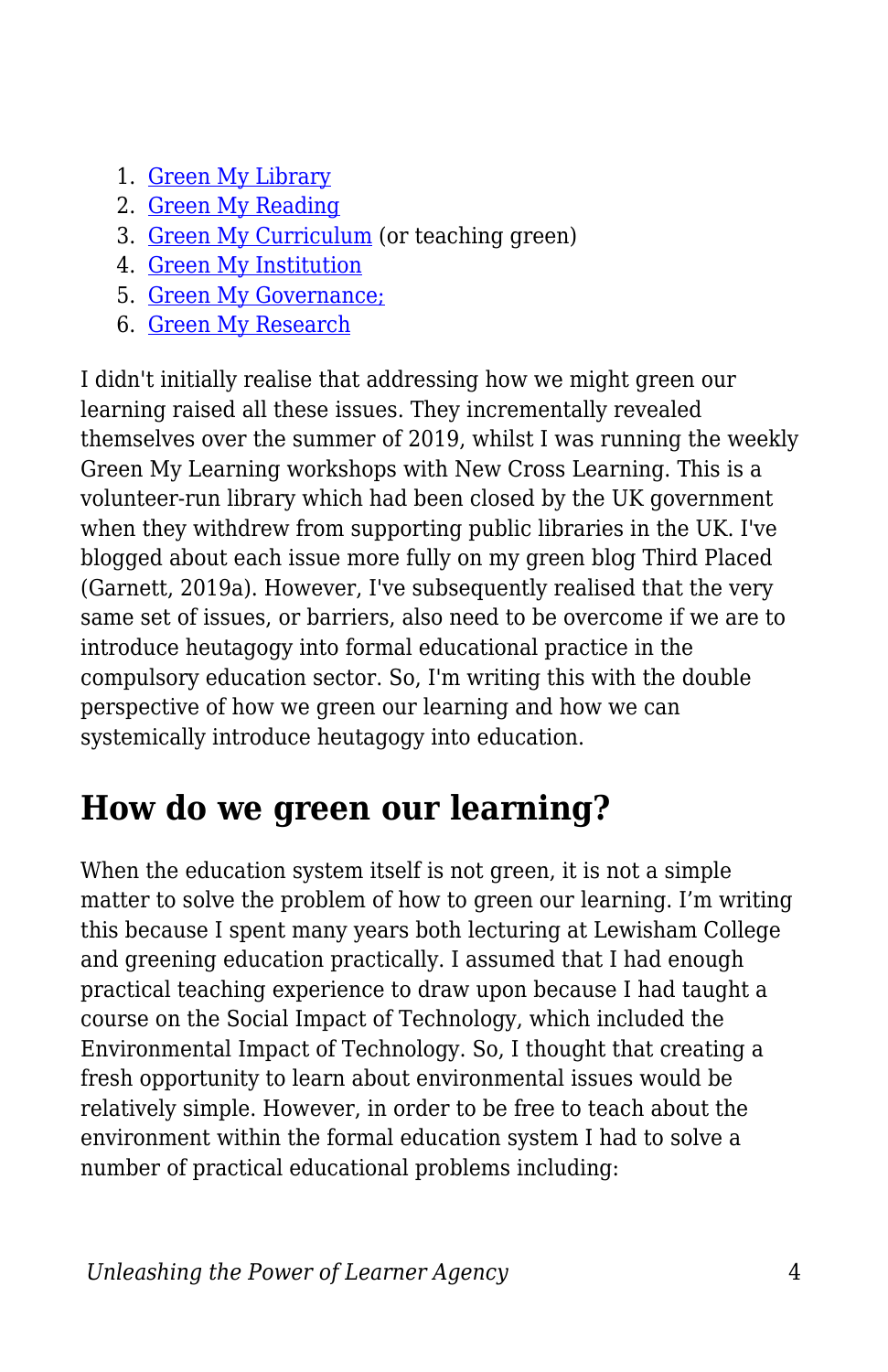- 1. writing a curriculum proposal to allow the study of green issues,
- 2. developing a process of teaching about green issues,
- 3. creating, recommending and buying green learning resources, and
- 4. making a green topic both interesting to study and interesting to write up as a research assignment.

However, the earlier experience of setting up green learning opportunities within the formal education system didn't automatically translate into knowledge about how to create a voluntary, informal learning process in 2019. We don't learn in a vacuum. As Luckin (2010) has shown in *Re-designing Learning Contexts*, we need a relevant "ecology of resources" as part of any learning environment. I quickly discovered that the everyday ecology of resources that we might draw upon first, our local libraries, are themselves shaped by formal curriculum-driven education; New Cross Learning had no green books.

# **Informal green learning (Green my library)**

I decided to examine how Bridget, Tony, and myself could support the Friday afternoon climate strikes by offering to be available at various locations to help green the learning of any school child on strike (subject to various safeguarding issues). As a consequence, I personally decided to work both with New Cross Learning, a local library in New Cross, as well as the nearby community coffee shop The Hill Station at the top of Telegraph Hill, both in London, which helps organise and host an annual community festival.

Every Thursday morning during the summer of 2019, I ran a green learning drop-in session with David Holloway, who has a WikiQuals open learning project called "Learning Without Barriers" (Holloway,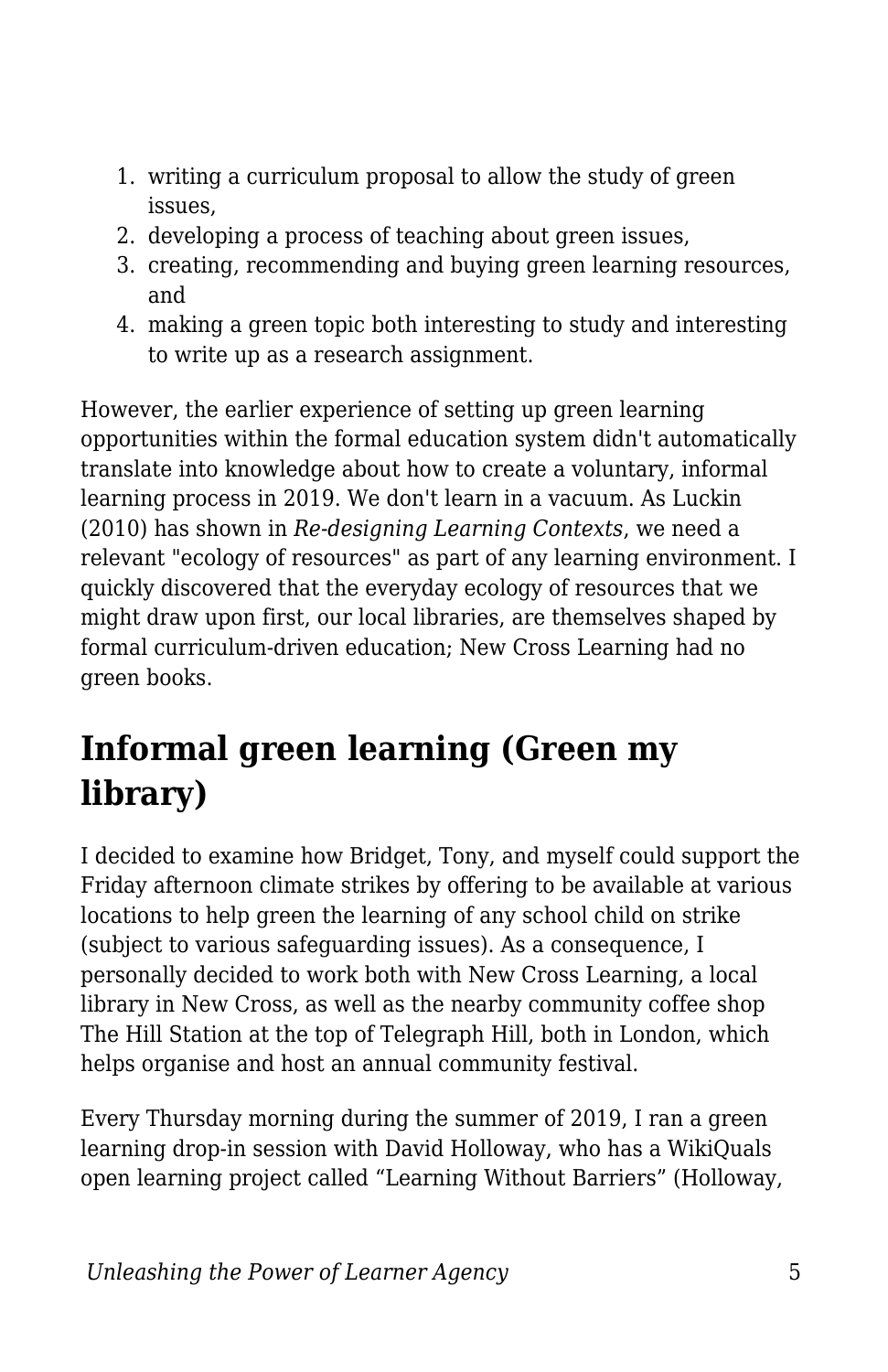2018). I also started to look at how to provide a support centre for school children on climate strike. Trying to create a neighbourhood support centre for green learning revealed not only the critical set of issues that I will discuss here, but also revealed just how far away our education system is from having any green consciousness about itself, and how hard it is to identify what "green learning" is in practice.

Since there were few green books, I decided to act to green New Cross Learning by donating books every week I was there, such as *Autogeddon* by Heathcote Williams (1991) and *The Revenge of Gaia* by James Lovelock (2006). I also bought and donated two copies of Greta Thunberg's book, *No One Is Too Small to Make a Difference* (Thunberg, 2019), one of which was then stolen (perhaps due to the lack of access to any green resources). It also turned out that you couldn't simply donate books to a library in London but they had to go to a central library first to be recorded and perhaps approved.

This was parallel to what Bridget McKenzie (2019) was curating with her Climate Museum UK, where she was collecting objects related to the climate emergency, which then became a green resources hub. I was also hoping that a green book club could meet regularly in order to discuss green ideas further. These resource-based initiatives at the local library were not too successful. Social media was full of hashtags proclaiming a variety of green interests and much righteous anger, such as the spectacular Extinction Rebellion, but the real world was lacking practical initiatives on the ground that might help green our learning. Some young people did run an alternative COP26 online, the Mock COP (2020), during the Covid-19 pandemic, whose motto is "we spoke, now you act".

#### **Green my reading**

It was the lack of response in 2019 that caused me to reflect on how I had personally begun to green my learning. Unsurprisingly, because I had initially discovered agency as a learner by voraciously reading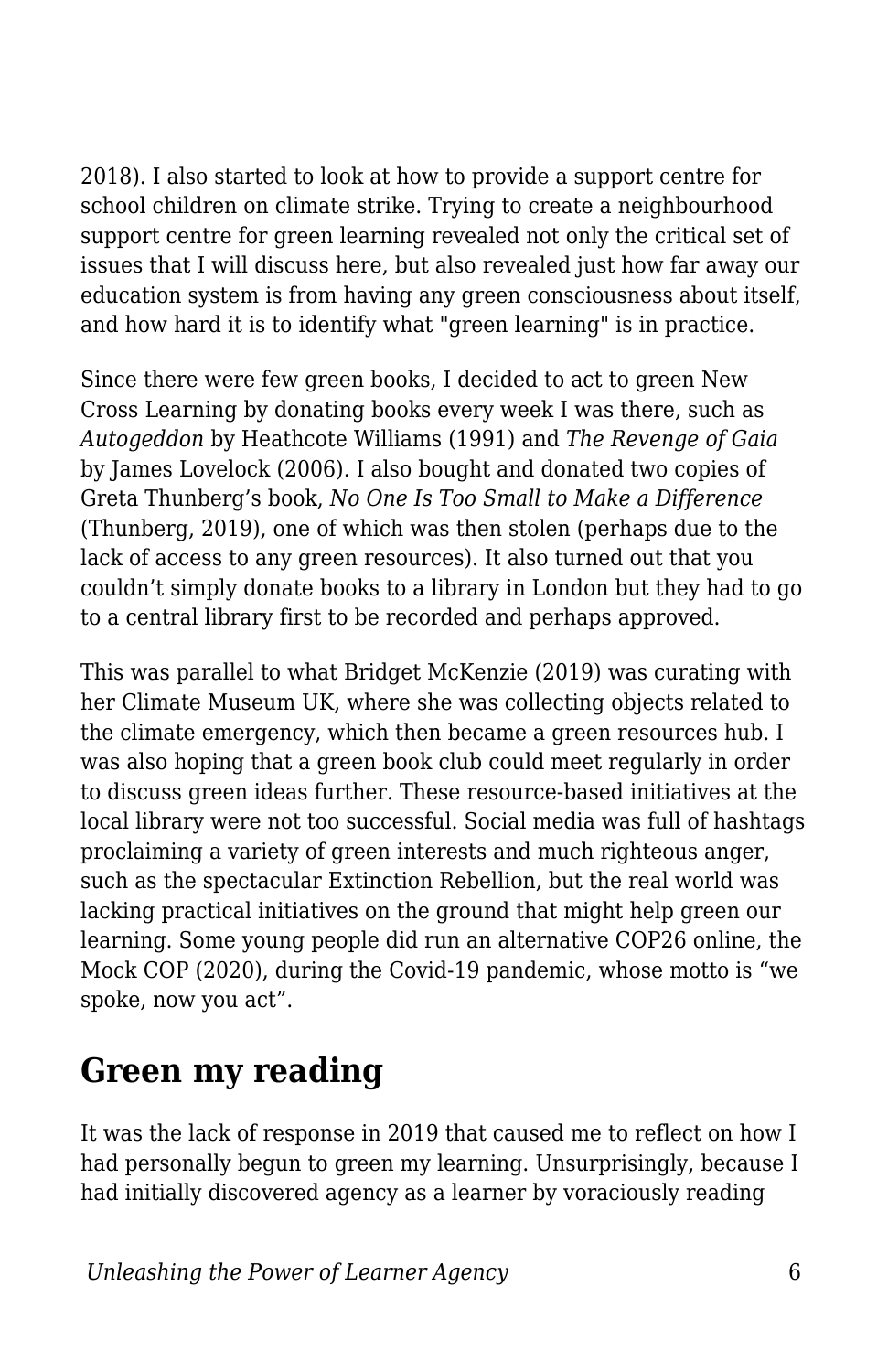books that I chose for myself (see my other chapter), greening my own learning came from first discovering my own learning agency. I had learnt to follow my interests and so create my own folksonomy of learning by letting my curiosity reveal what I was interested in. Agency also requires choice, but more than that, agency further requires a wide range of possibilities to help broaden those possible choices. As I saw at the small local library that I had based myself in, choosing to read green books was not an option. However, despite failing to #GreenMyLibrary I did manage to #GreenMyBookshelf as one bookshelf was opened up to store the green resources I had donated.

Whilst the content with which I personally managed to "green my learning" mostly came from books, there was also the contextual factor of nature itself, which I describe as being that "there's a lightness on the edge of town, just walk into it" – as Peter Wohlleben (2016) reveals in *The Hidden Life of Trees*, nature is always talking amongst itself

## **Learning beyond the classroom**

Most of my adolescent self-determined learning came from listening to music, choosing to watch films at the cinema (we had no TV), chatting with friends and, most importantly, "going to play outside" with no pre-determined agenda or rules, unless we made them up ourselves. I grew up in the 1950s and 1960s, which was an age of relatively few cars and not much television, from which my untrammeled curiosity benefitted massively. Perhaps not as much as the nature poet John Clare (2020), writing just before the Individual Revolution in the UK, but I was learning from Nature.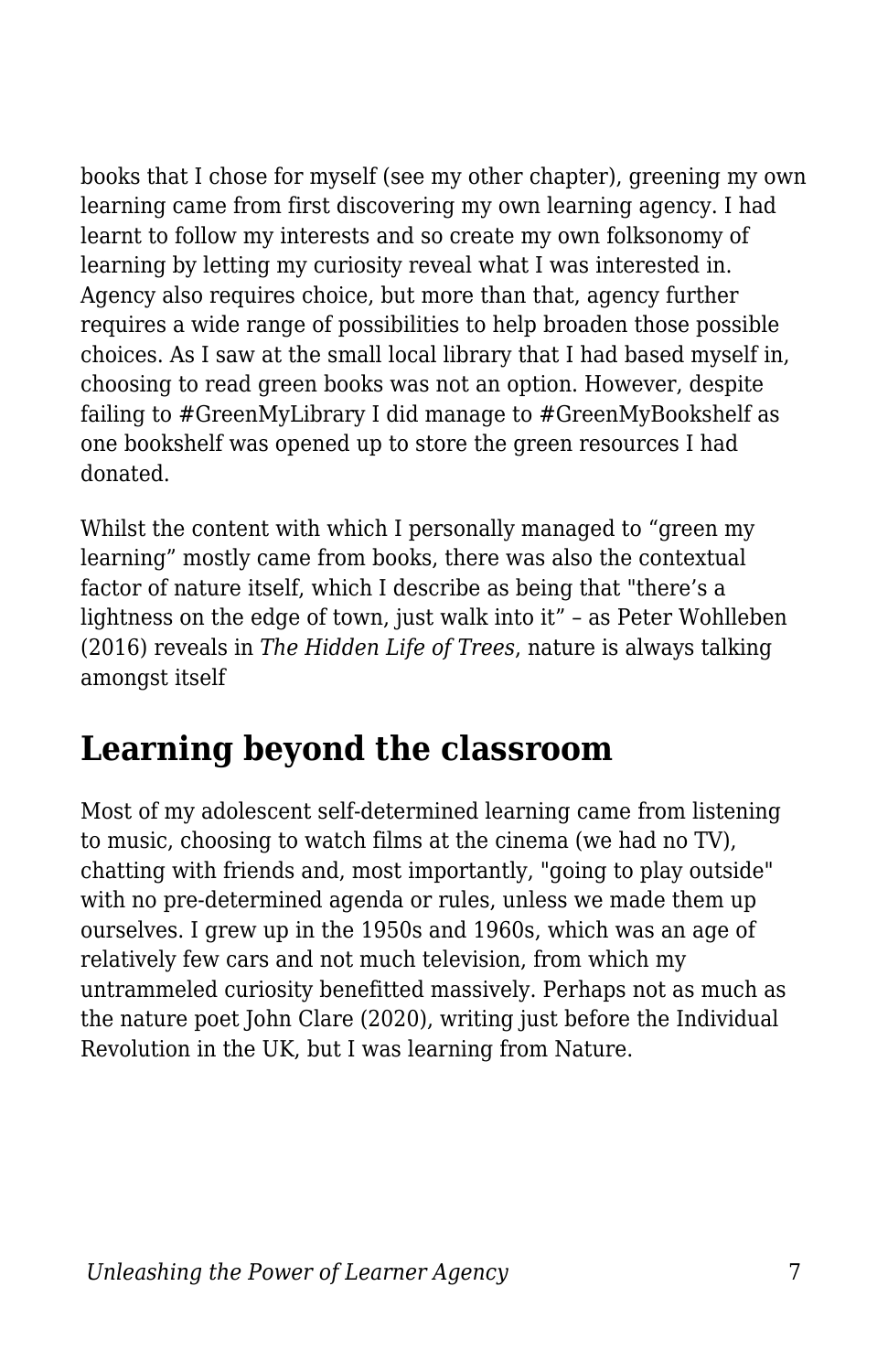#### **Green my resources**

As a developing green, I learnt early on that I had to buy additional resources that fed my interests and thereby broaden my learning, unlike in the taxonomically-limited education system which is concerned to keep our interests constrained by the subject-curriculum and relevant resources are located in the library. Luckin (2010), however, defines resources as "the cognitive, affective and physical capacities and capabilities of a learner" (p 117), arguably describing how we learn "beyond the classroom" or in the "surrounding environment" of learning as she puts it. My understanding as a green learner was broadened and deepened by the resources I discovered by following where my interests took me, not because a forthcoming exam demanded it. In the case of exams, the cramming of information to be regurgitated under pressure shortly afterwards is probably the best way to make sure that you will forget it by the following year.

#### **Green my [institution](https://thirdplaced.wordpress.com/2019/08/28/green-my-institution/)**

In 1990, I completed a Masters degree at City University with a research thesis on the Environmental Impact of Computing, which was framed by the question "Is there a Green IT strategy?". I researched how to both green technology use and also how to green the institution. I introduced what my research had taught me, namely eco-management, recycling, and green awareness through an annual "Green Week" through the development of green policies at Lewisham College where I worked, and where I was chair of the Green Committee, alongside developing various green partnerships with the London Borough of Lewisham. This resulted in a New Deal for the Environment grant from the UK government for the Borough of Lewisham in 1998 and the creation of the Creekside Environmental Education Centre, which was the only building in London that met IOC Sustainable Development standards at the time and so was included in the successful London 2012 Olympic bid.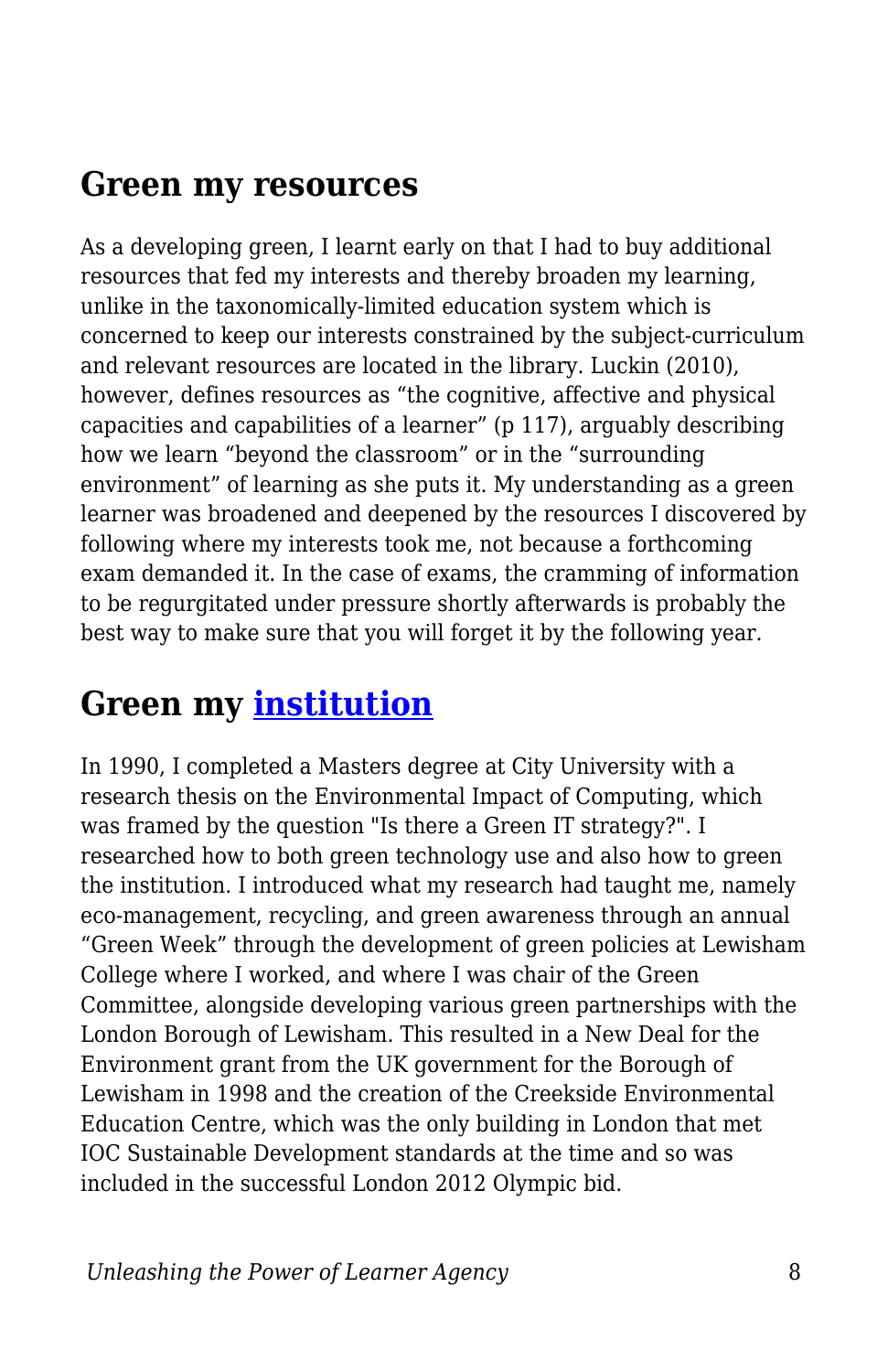#### **Green my governance.**

These local successes apart, the single most important factor in Greening My Learning was to introduce a Green Governor at Lewisham College: certainly a first in the FE College sector in the UK. This meant that ALL college policies were reviewed by an environmental expert, Professor Shirley Ali Khan, co-founder of Forum for the Future. Without top-level strategic review of all college policies, everything else is piecemeal and ad-hoc. Adopting an ecomanagement quality standards approach also meant that the college had to publish its environmental performance every year for public scrutiny.

#### **[Green my curriculum](https://thirdplaced.wordpress.com/2019/07/03/green-my-learning/) or teaching green**

I did this for many years, is not easy however. Currently, the teacher has to write the course submission and take it through a curriculum approval process first. Most teachers can't be bothered, or perhaps find the overhead to getting this done too onerous, with too many inspection and quality assurance barriers in the way. Luckily, I had started teaching in the USA where curriculum development is a rigorous, quality-controlled, but universal process undertaken every semester, so I was used to writing my own curriculum.

As I developed my approach to teaching, which I called "brokering learning" (Jennings, 2010), I wrote the environmental impact of technology into my Social Impact of Computing course – and so I learnt how to teach green. I eventually found that you only needed to teach about the Product Lifecycle Analysis of any product to understand its environmental impact. Doing this with plastic would solve the current single-use plastic problem, but this is not talked about. As I suggest in the Learning is Changing video (Garnett, 2011a) we must also learn to recognise the original thinking of learners and their heutagogical practices, so that they feel free to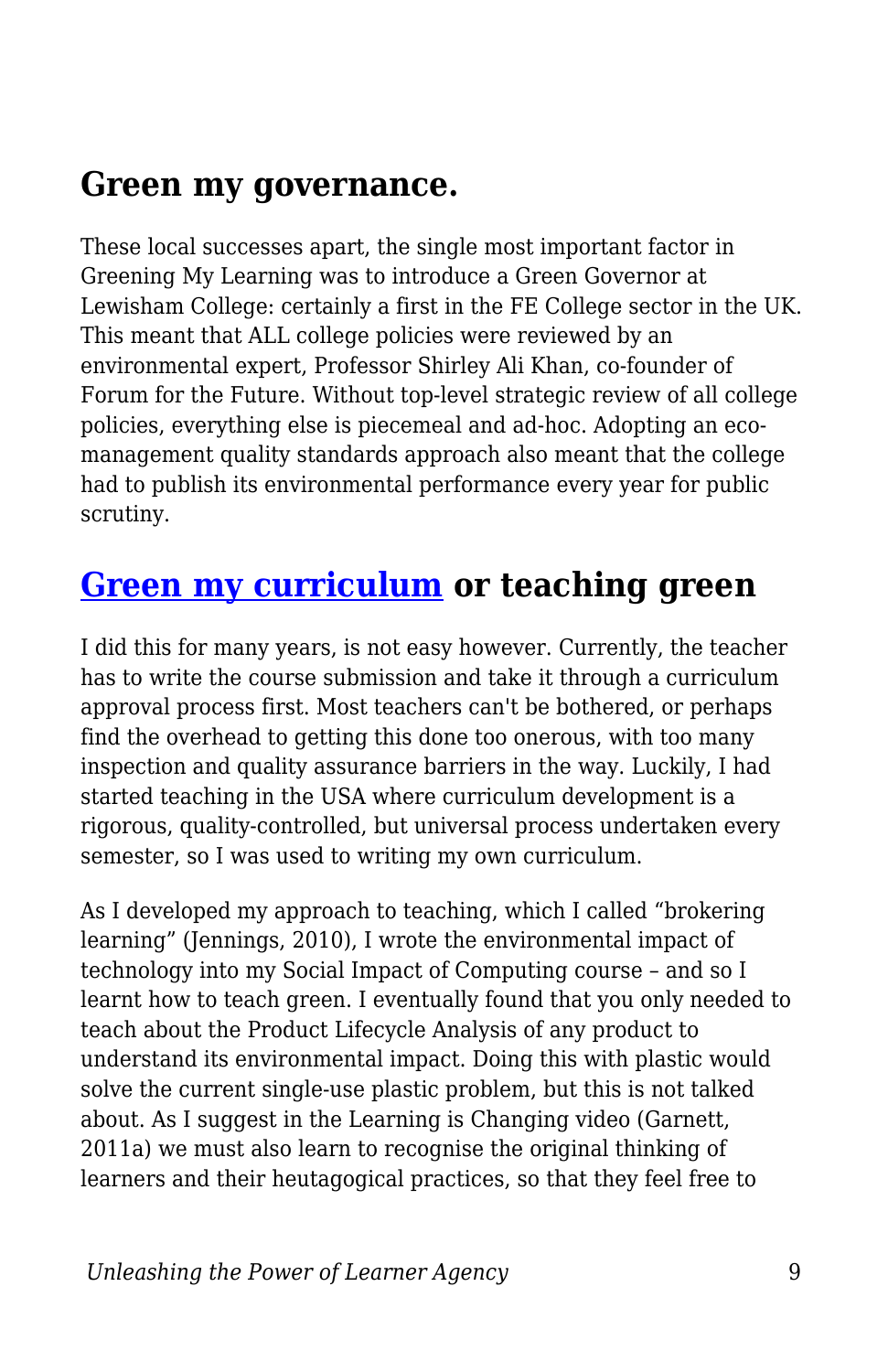pursue their interests.

#### **Green my research**

Greta Thunberg has called for schools to change their curriculum, that we should listen to the science and that environmental scientists will tell us how to save the world - like green superheroes perhaps? Whilst I agree that governments should accept the IPCC report and act on Climate Change (United Nations, 2016), I don't think that "green research" should solely be the province of "environmental scientists", as we need a more holistic approach.

CoPIRGis one of the greenest research organisations in the world, in that environmental issues are on their research agenda, and it is a Public Interest Research Group not an academic research group, with a subject-discipline interest. It is also based in Boulder, Colorado, which boasts that it is the world's greenest town. Certainly, this is true in terms of by-laws and its self-imposed rules it is (City of Boulder, 2013). I was a Governor at CoPIRG, and I think we need to develop a new socially accountable form of research group (like the PIRGs). As we say in the learner-generated contexts research group, with whom I have made the most use of heutagogy, "context is queen" a theme I have used throughout my work since 2002. We don't think that "content is king," and this tension between the framing importance to our thinking of context and the didactic limitations of educational content reflect a critical issue here to me. I would argue that we learn from context above all, but undoubtably, we learn best about nature by being in nature rather than in institutions. Going inside to learn about what is outside is drastically limiting to the range of ways in which we might learn. Going outside into nature, like the Outdoor Owls do, is the best way to learn about nature. By learning about nature within the context of nature we also might gain the deeper understanding that "context is queen".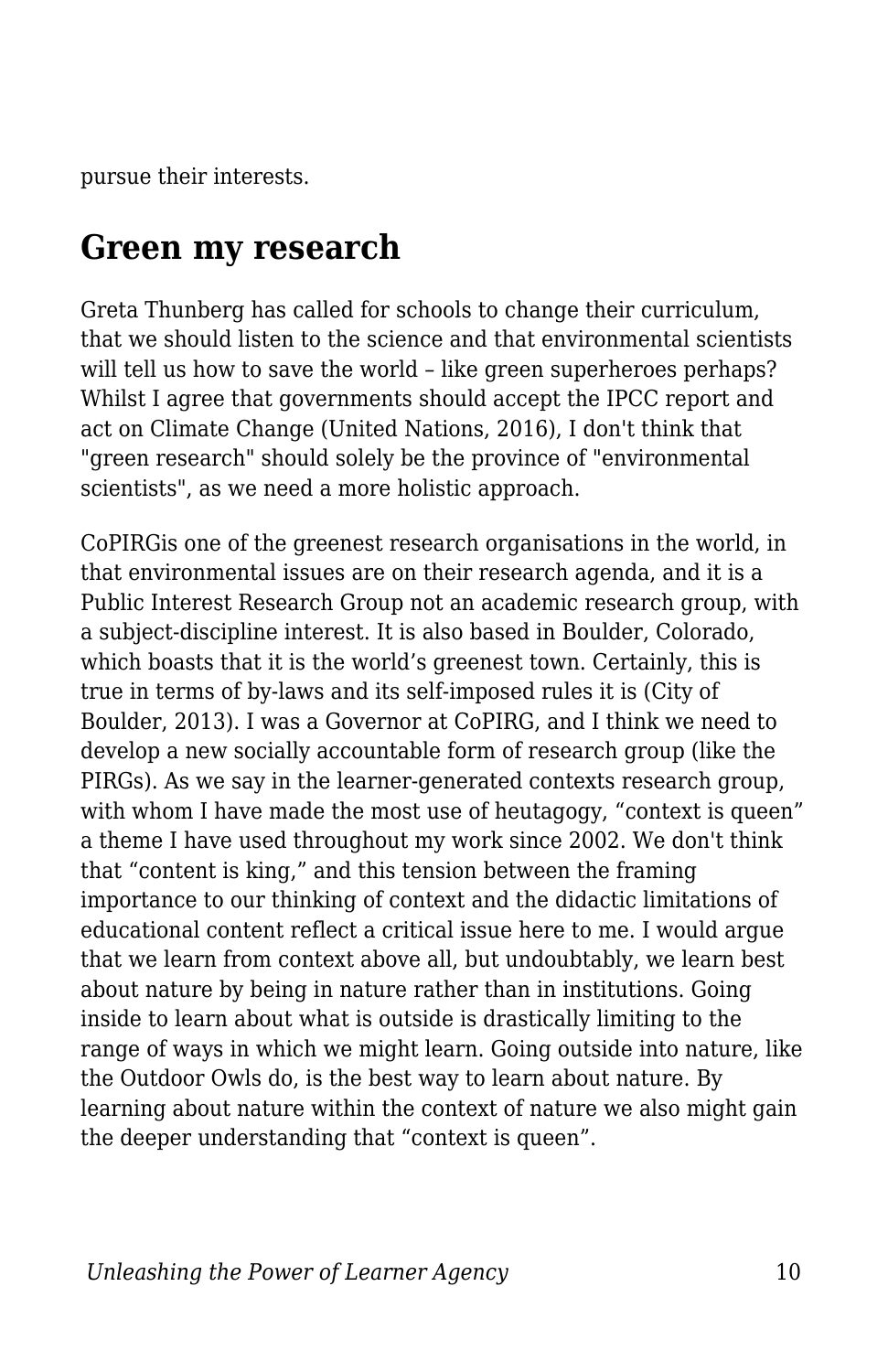## **Designing agency into green learning**

The separate issues addressed here were the detailed practical issues I discovered that we needed to address last year if we were to green our learning institutionally. However, on reflection, I now think that the two critical issues in creating a Green Heutagogy are to be able to "Green My Thinking" and to "Green My Institution" so that green learning has a supportive green frame. If the educational institution you are trapped in is only concerned with high-stakes assessment successes, then you will be tested on a core checklist of facts from an exceptionally narrow range of acceptable subjects: the canonical core curriculum of compulsory education. At the moment, we don't think green, and we don't study in green institutions.

However, this isn't the place to discuss the deeper question of the nature of knowledge and how we validate and substantiate the epistemologies by which we think. That is a broader issue I looked at in "Putting Context into Knowledge" (Garnett, 2011b). However there is a substantive issue to discuss about "How Do We Green Our Thinking" which I did look at for World Heutagogy Day. If you follow the chronology of my deepening awareness concerning green issues as indicated in the Green My Learning post (Garnett, 2019b), then I didn't start to "think green" until after I left school. This was because my pedagogically-driven schooldays filled up my thinking time, and I spent my "free time" finding joyful release from the mental RSI of repetitive school injuries, in the playful forms of popular culture, mostly pop music, football, and cricket.

As a town dweller, my context was urban, and my thoughts remained within my city boundaries. However, precisely because I lived on the edge of town – Harrogate in Yorkshire by the River Nidd – I realised that "there's a lightness on the edge of town," and I walked into it. From then on, I also began to learn from the natural context in which I was living, not just the urban offerings, and the educational slops I had been force-fed with. I had not worked out how to think for myself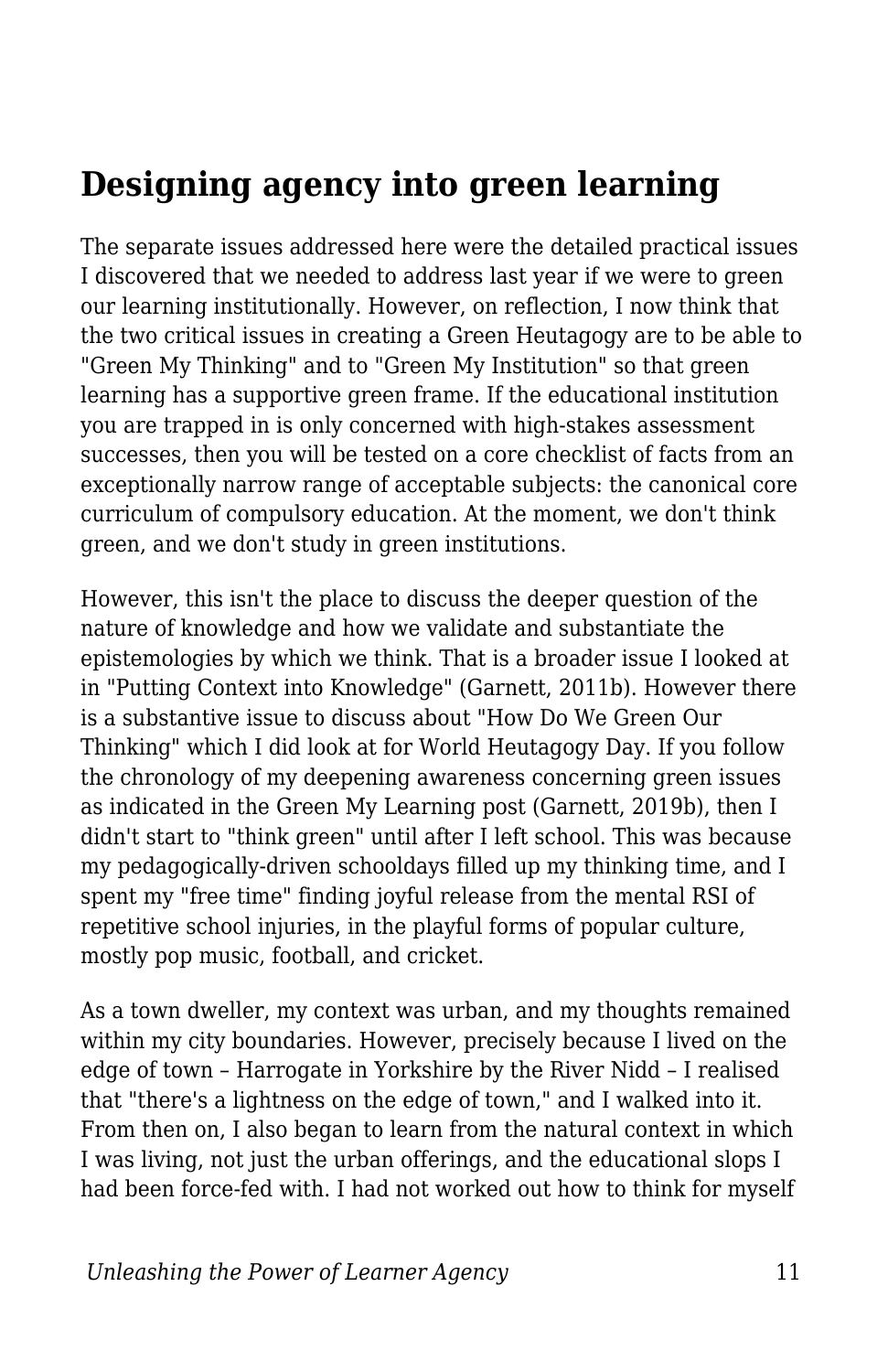aged 18 but somehow, I did discover in 1969, that half the world away in Utah there was a Native American magazine called Many Smokes (which ran from 1969 to 1984) and so I subscribed to it by post. Maybe, because George Harrison had promoted meditation and the values of Indian culture, I had become intrigued by cosmologies beyond the subject orrery of my grammar school. It seemed to me that Many Smokes was largely about cosmologies, and I realised that I had no idea what I personally believed in, as opposed to what I had been told to believe in.

It seemed that The Beatles had gone through a similar process after the death of their manager in 1967. Following the unprecedented global success of their album Sgt. Peppers, they seemed to realise that they had been working to satisfy the values of others whilst not having a clue of their own values. Their trip to Rishikesh India in 1968 (they also considered buying a Greek island and living as a commune) meant that they abandoned their work commitments, whilst various companies tried to dictate what work they should be doing. Their next album, the so-called White Album was actually entitled, quite simply, The Beatles, which I've long taken to mean that they had finally come to know who they were; they chose to define themselves. For a short time in 1968, The Beatles had stepped out of the endlessly repeating structures of the music industry, namely, record, produce, sell, and tour. Instead, for a short time, they choose to do what they were interested in. They expressed their personal agency. Similarly, my green learning occurred when I could step outside of the endlessly repeating examination structures of formal education.

Many Smokes introduced me to the notion of green thinking by way of various cosmologies that inculcated both an ecological spirituality and planet-centric thinking. We get neither of these from the current scientific notion of environmental sustainability that COP and their advisory scientists, and even Greta Thunberg, are currently pursuing. They still seem to believe that we can have our planet and eat it. Once I'd started to think green, by reading "green," engaging with nature,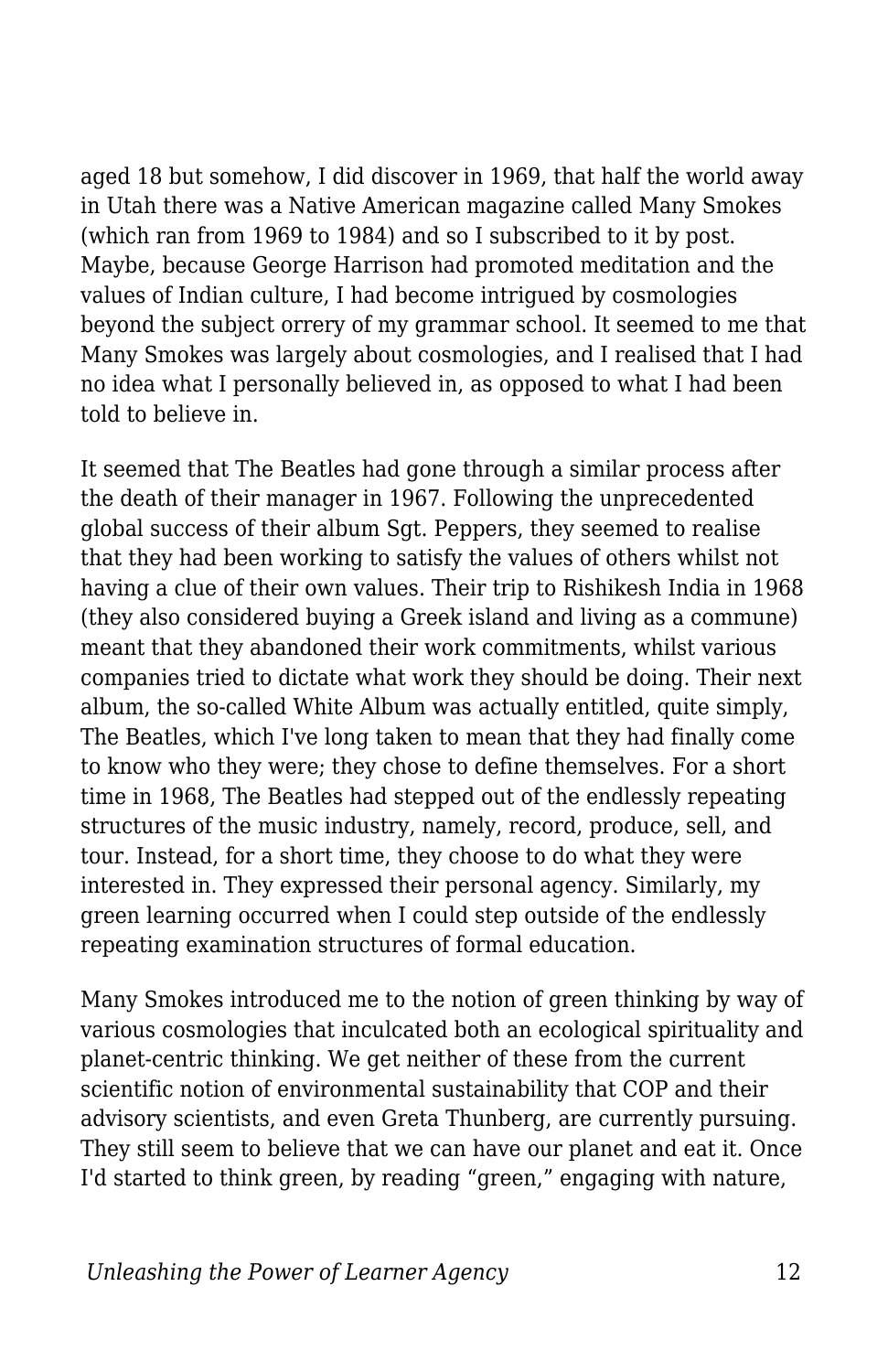and moving beyond solely rational thinking, I became capable of pursuing green actions in the everyday world.

At the moment, Fridays for Future is asking that others act green on their behalf. Given that the COP policy process promises exactly that, namely to create a green world for us, then perhaps it is a reasonable demand from young people – still trapped in compulsory education and lacking positive agency in their learning (just the negative agency of refusing to accept the norms imposed on them) – to ask politicians to solve the problems of the Anthropocene just by listening to scientists.

Developing positive green agency in oneself is perhaps harder than developing a learning agency, as we spend most of our childhood in schools and are intimately connected to the educational places that tempt us to learn as we are directed to, whilst restricting our agency. We are framed educationally in such a way that it is possible to glimpse what learning could be if really diverse choices were offered to us, rather than the occasional optional choice between which topic to study whilst on a pre-determined course (as it is in the UK).

## **Green my agency**

So, on reflection, in trying to develop informal green learning opportunities for young school children to engage with on Friday afternoons, I also slowly discovered the multiple institutional barriers that exist to block any broader curriculum changes within the compulsory education system. We can't green our learning because the education system is constitutionally opposed to the concept of "my learning", that is the self-determined learning agency that we call heutagogy.

The several barriers described here are essentially the same barriers we need to traverse in order to "green learning" and introduce heutagogy as mainstream educational practice. These are, to highlight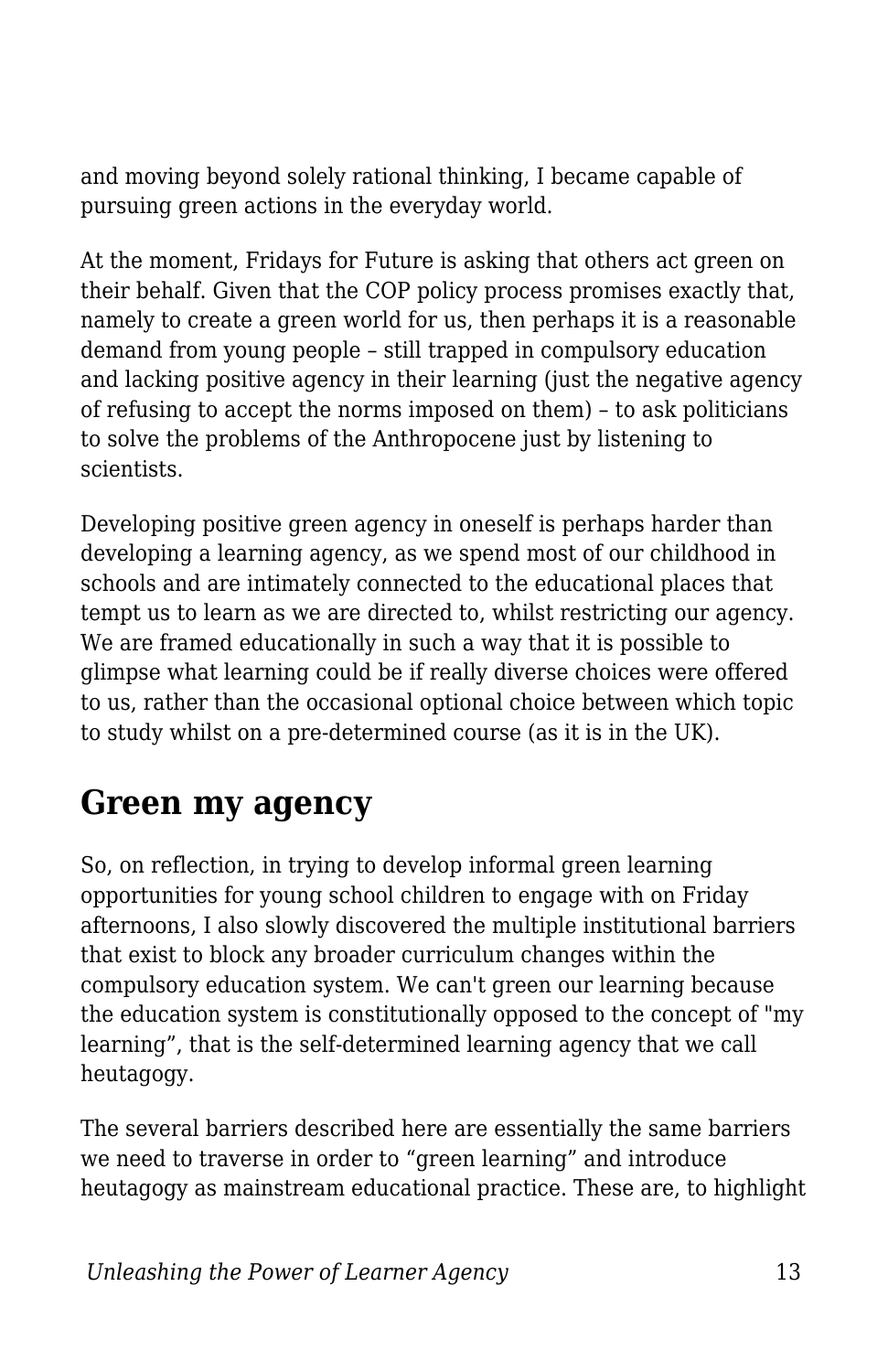three critical points, firstly the "green governance" of educational institutions; secondly a greening of learning resources (which are shockingly and surprisingly missing from local libraries); and perhaps most significantly, the co-creation of learning processes as a shared endeavour both within and beyond the classroom by both teachers and learners. Similarly, for heutagogy to be adopted in education, institutional governance needs to be concerned with developing learning agency, and a broad ecology of resources needs to be available that are not just exam-related textbooks. Perhaps, most significantly, a school-level co-creation of learning processes is necessary, such as those adopted by Vijaya Bhanu Kote in her "heutagogy for primary children" (whom she calls "heutagogs") project in Andhara Pradesh (Kote, 2020) – and needs to introduced and celebrated.

#### **References**

City of Boulder. (2013). *Green building and green points guideline booklet*. https://www-static.bouldercolorado.gov/docs/green-points-guideli ne-booklet-1 https://www-static.bouldercolorado.gov/docs/green-points-guideli ne-booklet-1-201306271201.pdf?

Colorado Public Interest Research Group. (2021). <https://copirg.org/>

- DfE. (2019). *How we are educating the next generation about the battle on climate change.* [https://edtechbooks.org/-XxPM](https://dfemedia.blog.gov.uk/2019/05/24/how-we-are-educating-the-next-generation-about-the-battle-on-climate-change/)
- Garnett, F. (2011a). *Learning is changing* [https://edtechbooks.org/-CrxP](https://www.youtube.com/watch?v=y9HCK3wKmD0)
- Garnett, F. (2011b). *Putting context into knowledge.* [https://edtechbooks.org/-abFS](https://www2.slideshare.net/fredgarnett/putting-context-into-knowledge)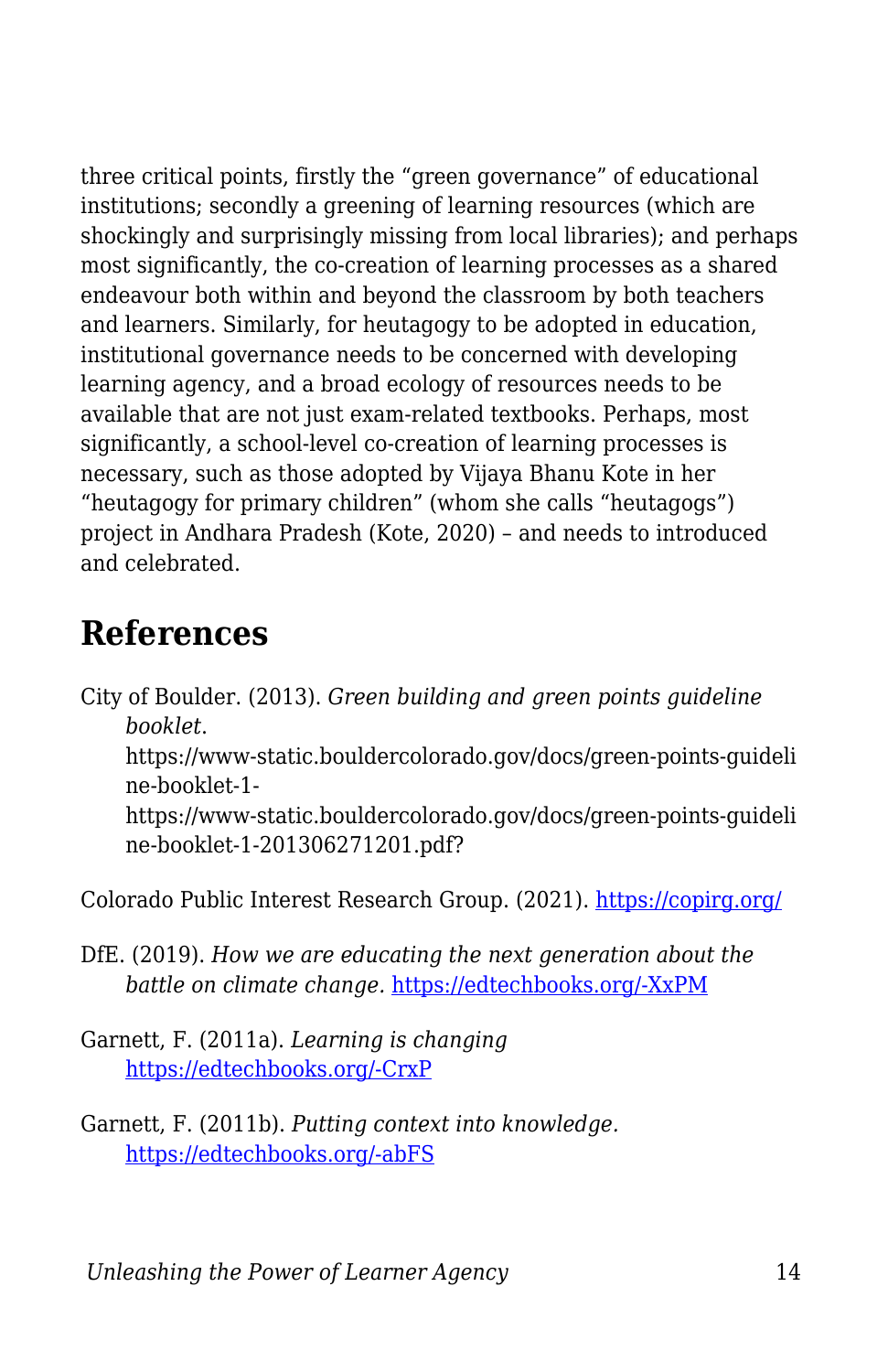- Garnett, F. (2019a). *Green my learning* (weblog). [https://edtechbooks.org/-ytiH](https://thirdplaced.wordpress.com/2019/09/19/greenmylearning/) (Accessed: 19 January 2021).
- Garnett, F. (2019b). *Green my learning* (weblog). [https://edtechbooks.org/-kyqI](https://www2.slideshare.net/fredgarnett/green-my-learning)
- Garnett, F. (2019c). *How do we green our learning?* [https://edtechbooks.org/-Ndae](https://www.slideshare.net/fredgarnett/how-do-we-green-our-learning)
- Hase, S. & Kenyon, C. (Eds.) (2013). *Self-determined learning: Heutagogy in action.* Bloomsbury.
- Holloway, D. (2018). *Learning without barriers*, WikiQuals project. [https://edtechbooks.org/-ZHjy](https://wikiquals.wordpress.com/learning-without-barriers/)
- In Our Time. (2020). *John Clare* [Podcast]. 7 May. [https://edtechbooks.org/-oYyJ](https://www.bbc.co.uk/programmes/b08cstfr)
- Jennings, D. (2010). *Fred Garnett on how to create new contexts for your own learning*. [https://edtechbooks.org/-CkK](http://alchemi.co.uk/archives/ele/fred_garnett_on.html)
- Kote, V. (2019). *Heutagogy for primary school children.* Slideshare. [https://edtechbooks.org/-AQiV](https://www.slideshare.net/fredgarnett/heutagogy-for-primary-school-children)
- Lovelock, J. (2006). *The revenge of Gaia.* Basic Books
- Luckin, R. (2010). *Re-designing learning contexts*. Routledge.
- Many Smokes magazine archive. (no date). [https://edtechbooks.org/-rvwh](https://chroniclingamerica.loc.gov/lccn/2008233443/)
- McKenzie, B. (2019). *Climate Museum UK.* [https://edtechbooks.org/-DBBj](https://climatemuseumuk.org/who/)
- Mock COP. (2020). <https://www.mockcop.org/>

Outdoor Owls UK. (no date). [https://edtechbooks.org/-mUJ](https://outdoorowls.com/educating) (Accessed:

*Unleashing the Power of Learner Agency* 15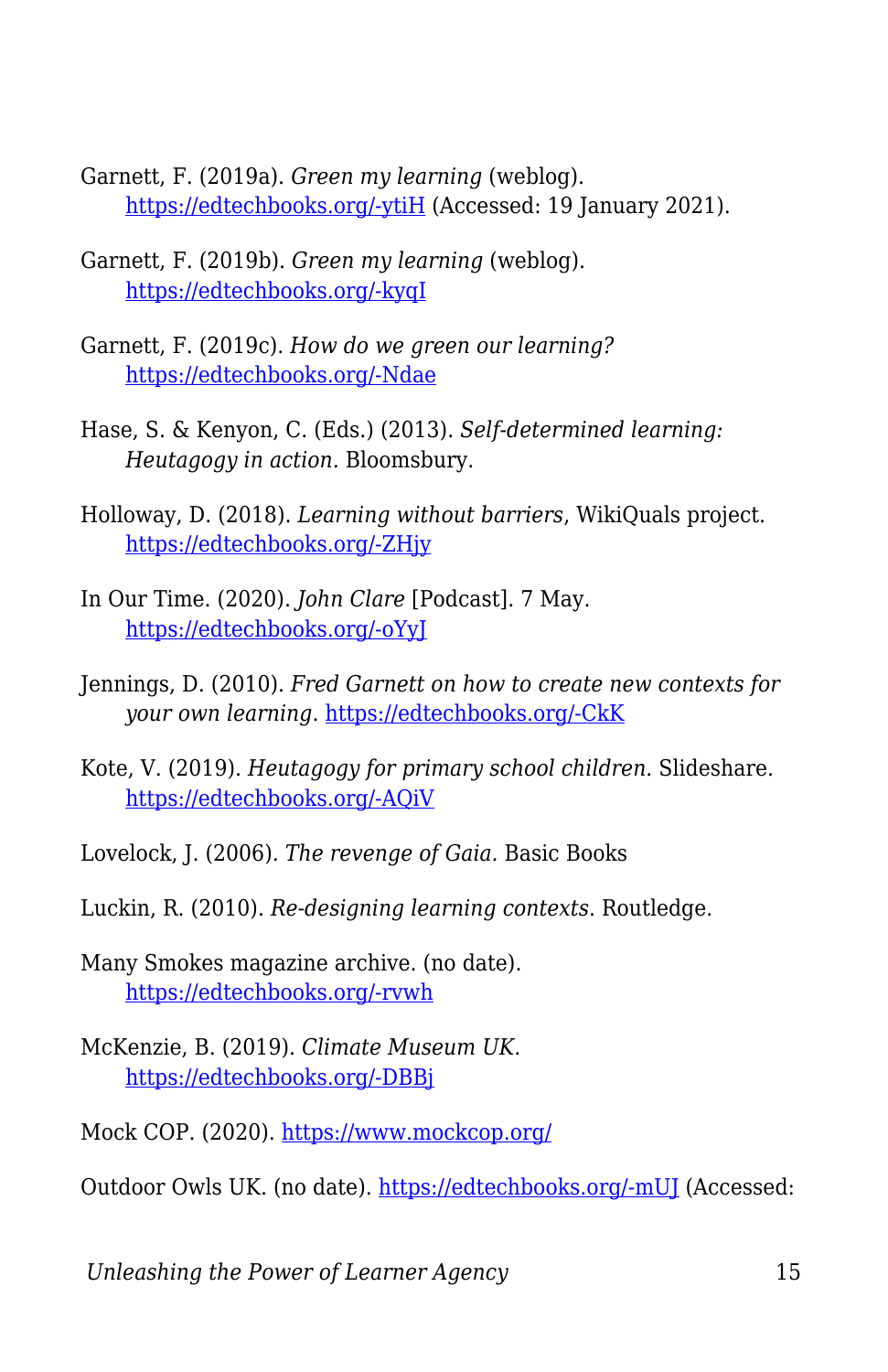19 January 2021).

- Stone, B. (2013). *The everything store: Jeff Bezos and the age of Amazon*. Little, Brown and Company.
- The Guardian. (2020). *Little evidence Covid spreads in schools says Gavin Williamson* [https://edtechbooks.org/-ijJI](https://www.theguardian.com/world/2020/aug/10/little-evidence-covid-spreads-in-schools-says-gavin-williamson) (Accessed: 19 January 2021).
- Thunberg, G. (2019). *No one is too small to make a difference*. Penguin Books.

United Nations. (2016). *Paris Agreement*. United Nations, pp.1-2

- Williams, H. (1991). *Autogeddon*. Vintage Publishing.
- Wohlleben, P. (2016). *The hidden life of trees: What they feel, how they communicate.* HarperCollins Publishers